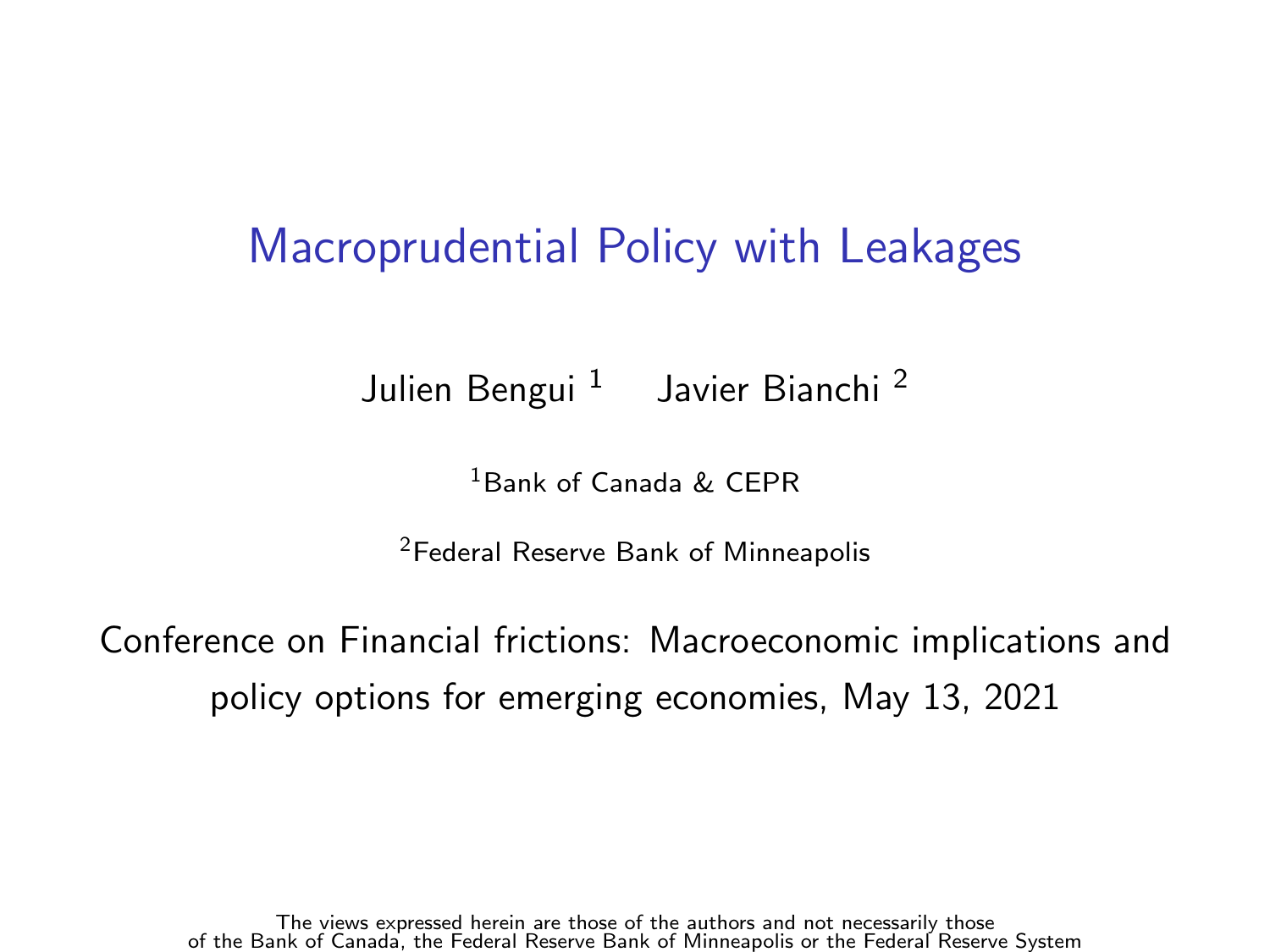## **Motivation**

- Macroprudential policy has emerged as central element of post-GFC policy toolkit
- Effectiveness of macroprudential policy is not being taken for granted, and is subject to growing empirical literature
- Common policy concern: macroprudential policy could leak and have unintended consequences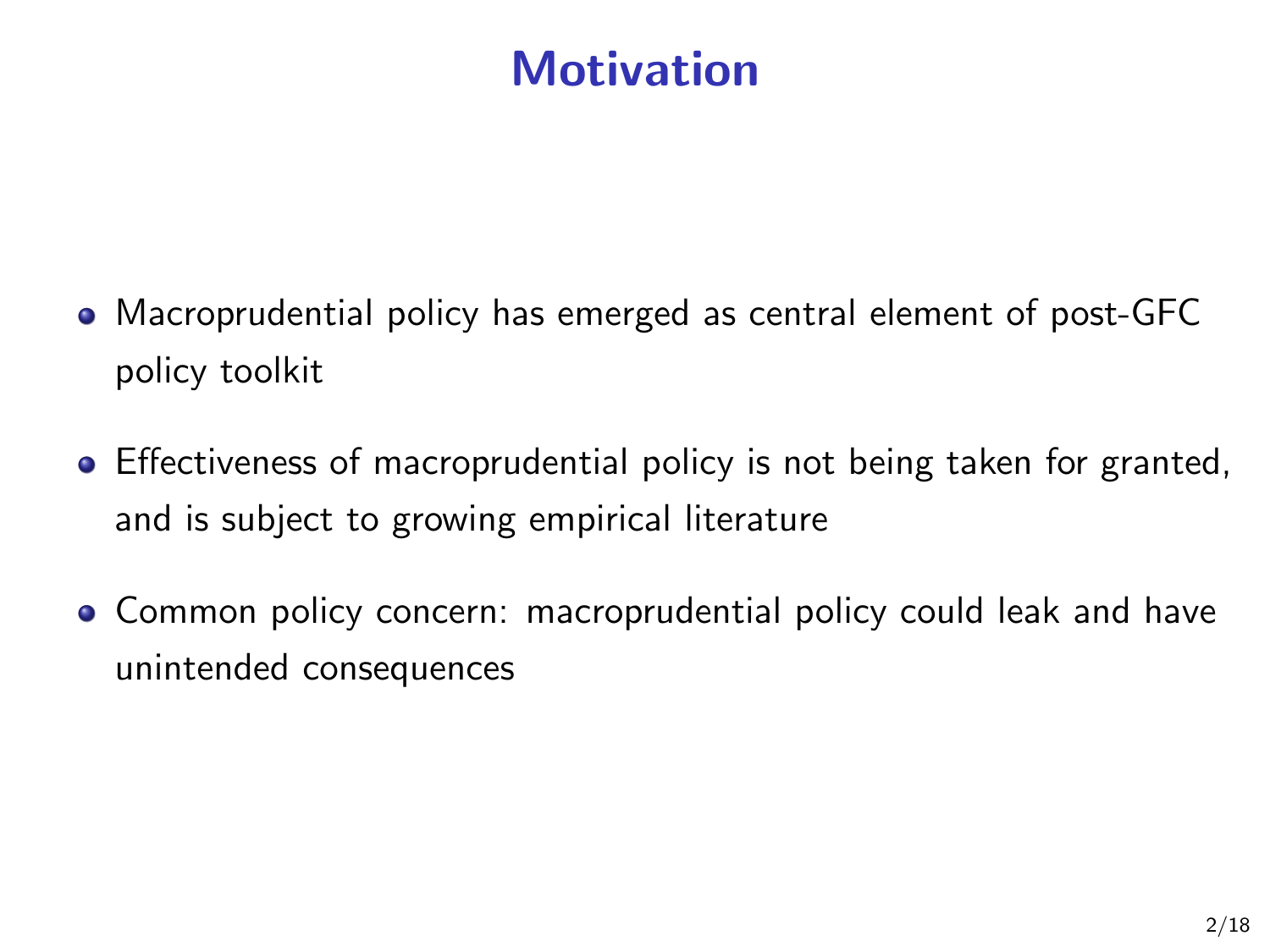## **Questions**

- **1** Is transmission of macroprudential policy significantly altered by possibility of leakages?
- **2** Does macroprudential policy remain desirable in presence of leakages?
- <sup>3</sup> How is optimal design of macroprudential regulation altered by presence of leakages?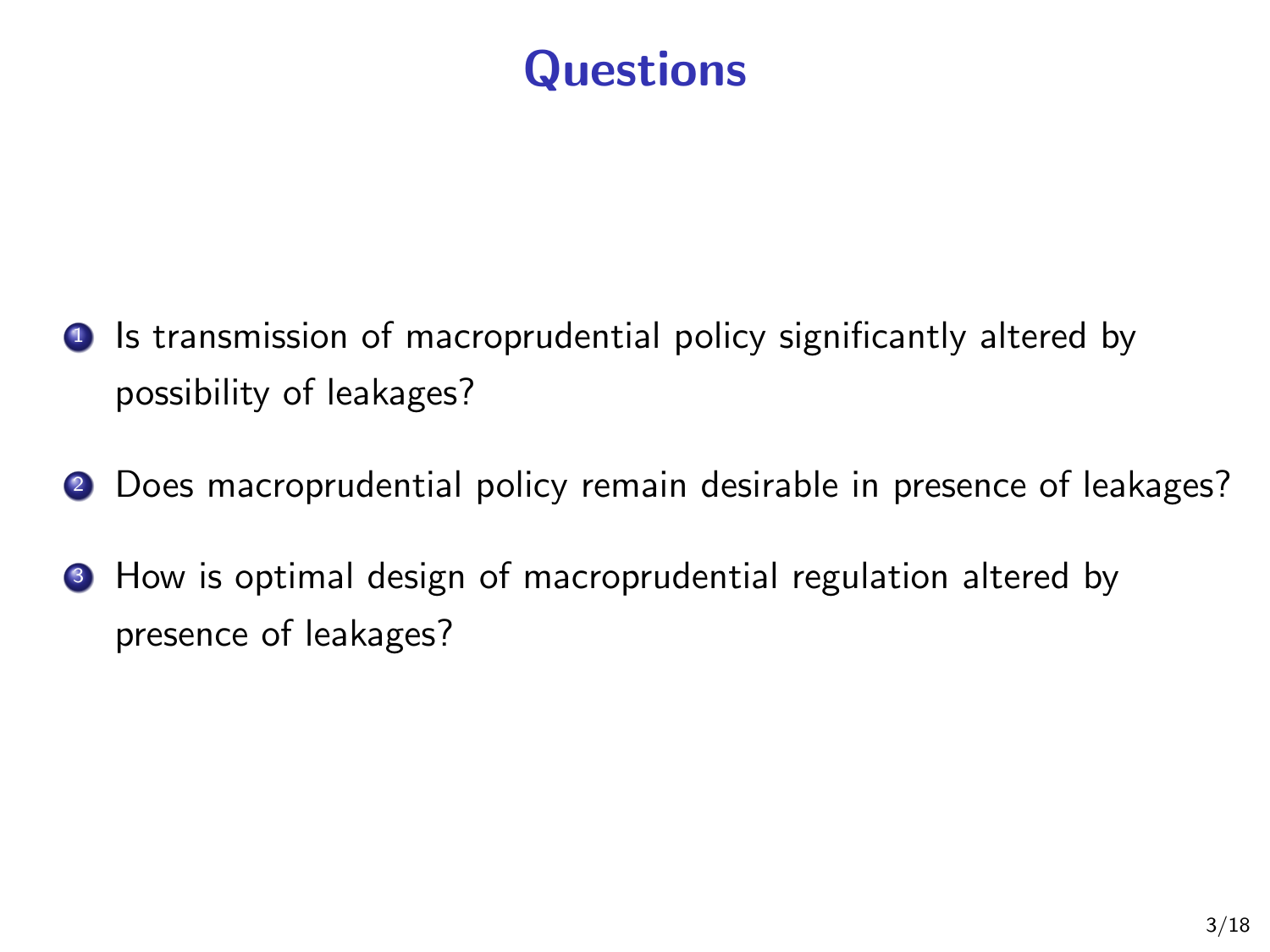# This paper

- Tackle these questions in workhorse model of macroprudential policy in EMEs (Mendoza, 2002, Bianchi, 2011)
- In model, pecuniary externality resulting from financial friction makes macroprudential policy desirable, yet such policy endogenously lead to increased risk taking by shadow sector endowed with ability to bypass regulation
- Unintended spillover effects feed into economy's exposure to crises, limiting effectiveness of macropru policy and altering its optimal design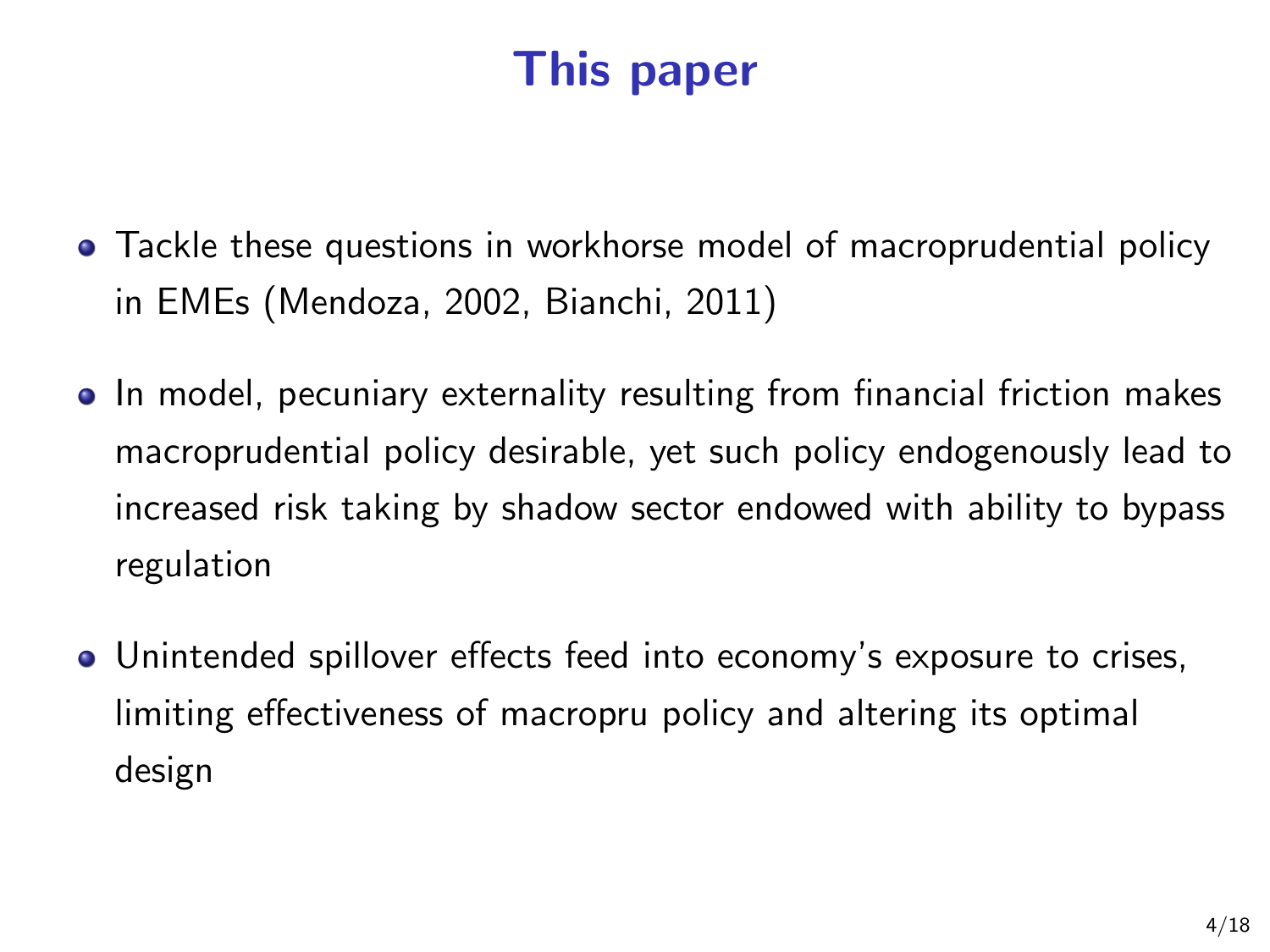# 3-period Model

- 3-period, 2 goods (T, NT) endowment SOE model with preferences allowing for closed form solutions/characterization
- Single source of uncertainty: shock to date 1 tradable endowment
- Key financial friction: credit constraint linked to current income
- Leakages: two type of agents, R (regulated, measure  $1 \gamma$ ) and U (unregulated, measure  $\gamma$ ), parsimonious way to capture
	- Shadow banking sector
	- Differences in access to sources of funding
	- Differences in ability to exploit loopholes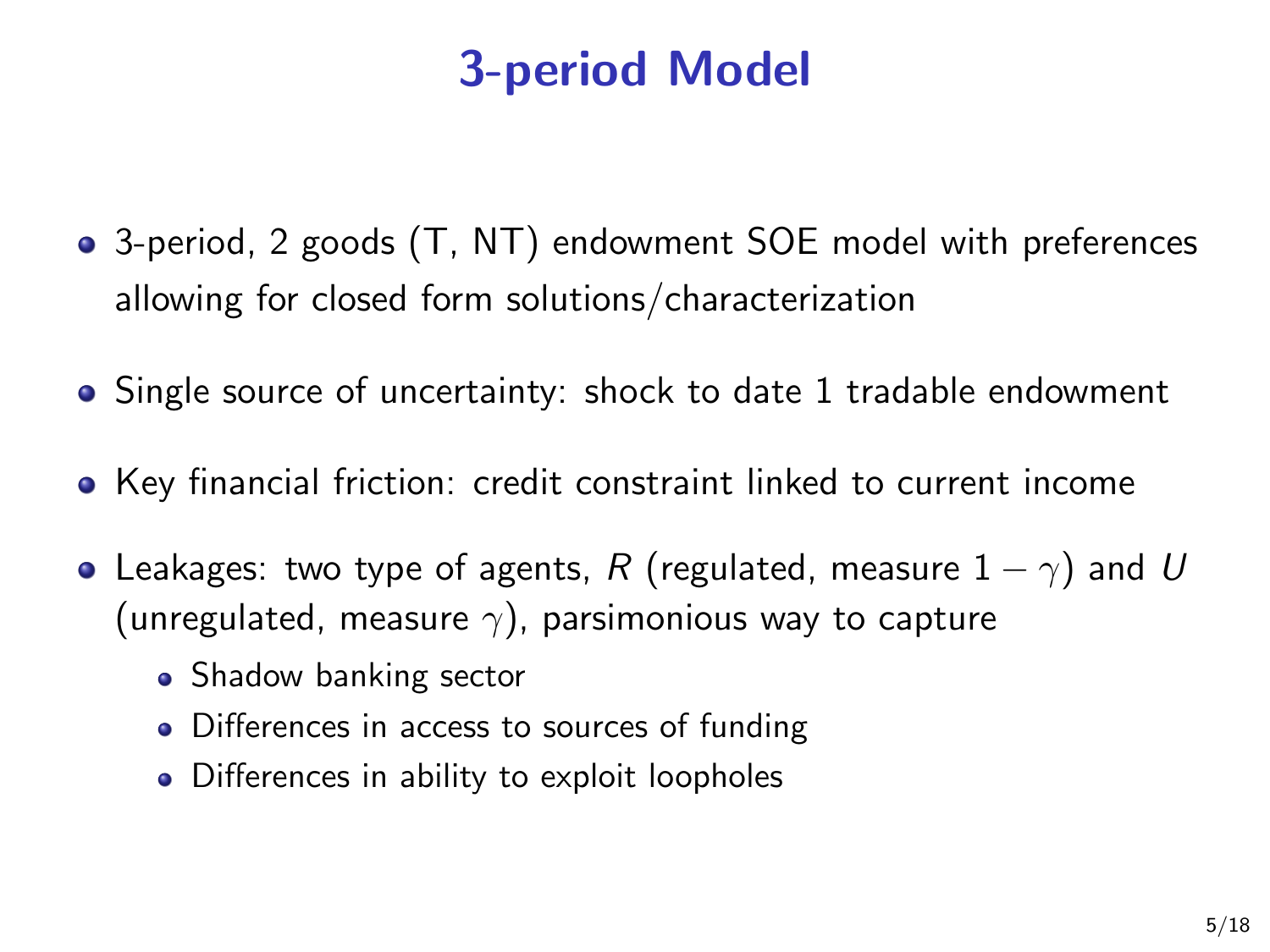#### Households' problem

<span id="page-5-0"></span>Household of type  $i \in \{U, R\}$  maximizes

$$
c_{i0}^{\mathcal{T}} + \mathbb{E}_0 \left[ \beta \ln \left( c_{i1} \right) + \beta^2 \ln \left( c_{i2} \right) \right]
$$

with  $c_{it} = \left(c_{it}^\mathcal{T}\right)^\omega \left(c_{it}^\mathcal{N}\right)^{1-\omega}$  subject to (BC0), (BC1) and (BC2) and date  $1$ credit constraint:

$$
b_{i2} \geq -\kappa \left( y_1^{\mathsf{T}} + \rho_1^{\mathsf{N}} y_1^{\mathsf{N}} \right)
$$

 $y_1^{\mathcal T}$  is only stochastic variable  $U$  [Agent's Full Problem](#page-23-0)  $R$  Agent's Full Problem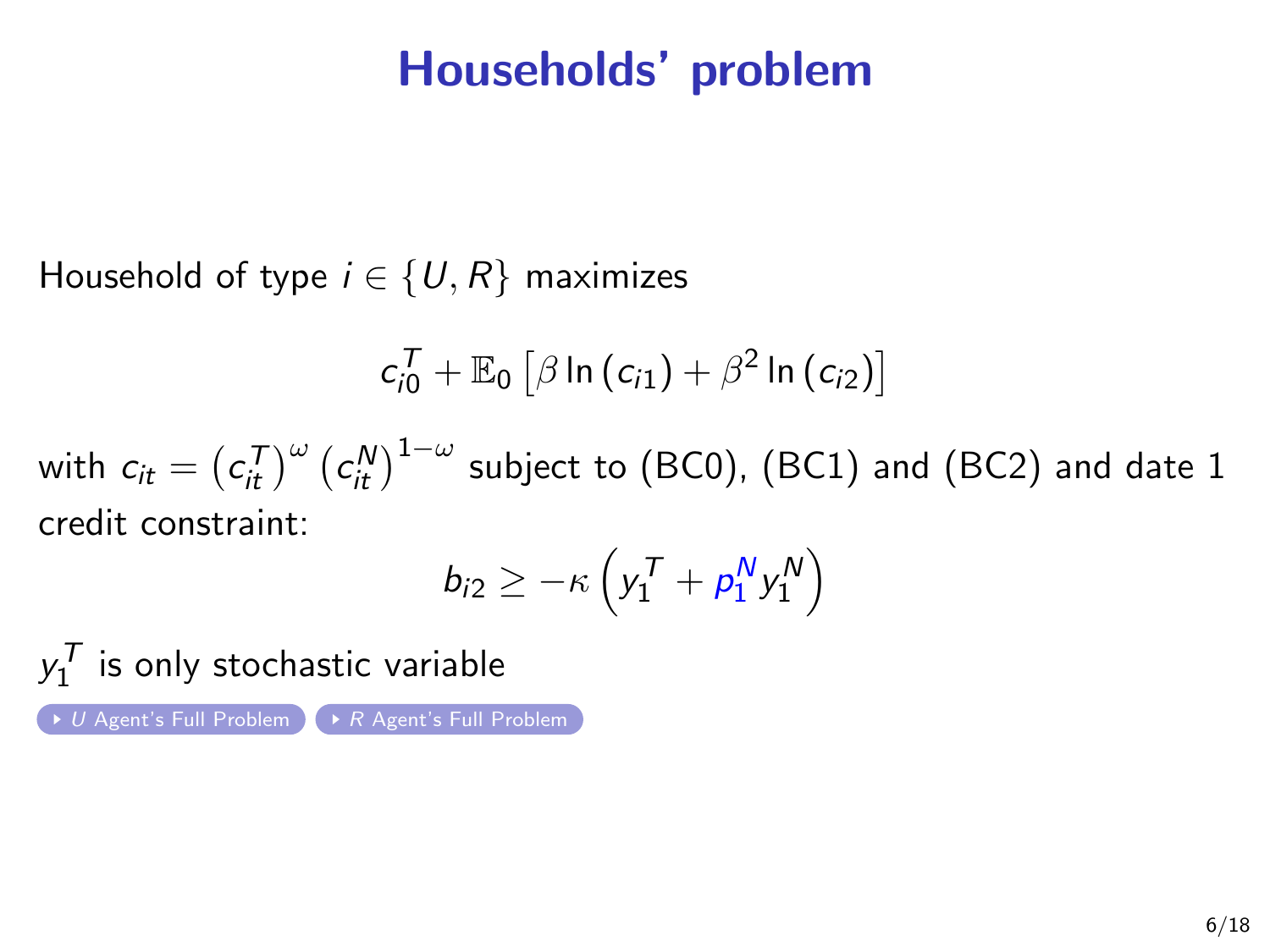## Overborrowing, macroprudential tax & risk-shifting

Equilibrium real exchange rate appreciates with tradable absorption

$$
p_t^N = f(c_t^{\top})
$$

- Together with credit constraint, implies households impose a negative externality on others when they borrow
	- More borrowing today
	- $\rightarrow$  Tomorrow: less spending, more depreciated RER, tighter aggregate credit limit
- Planner seeks to reduce overborrowing by taxing debt of  $R$  agents, but this creates risk-shifting to unregulated sphere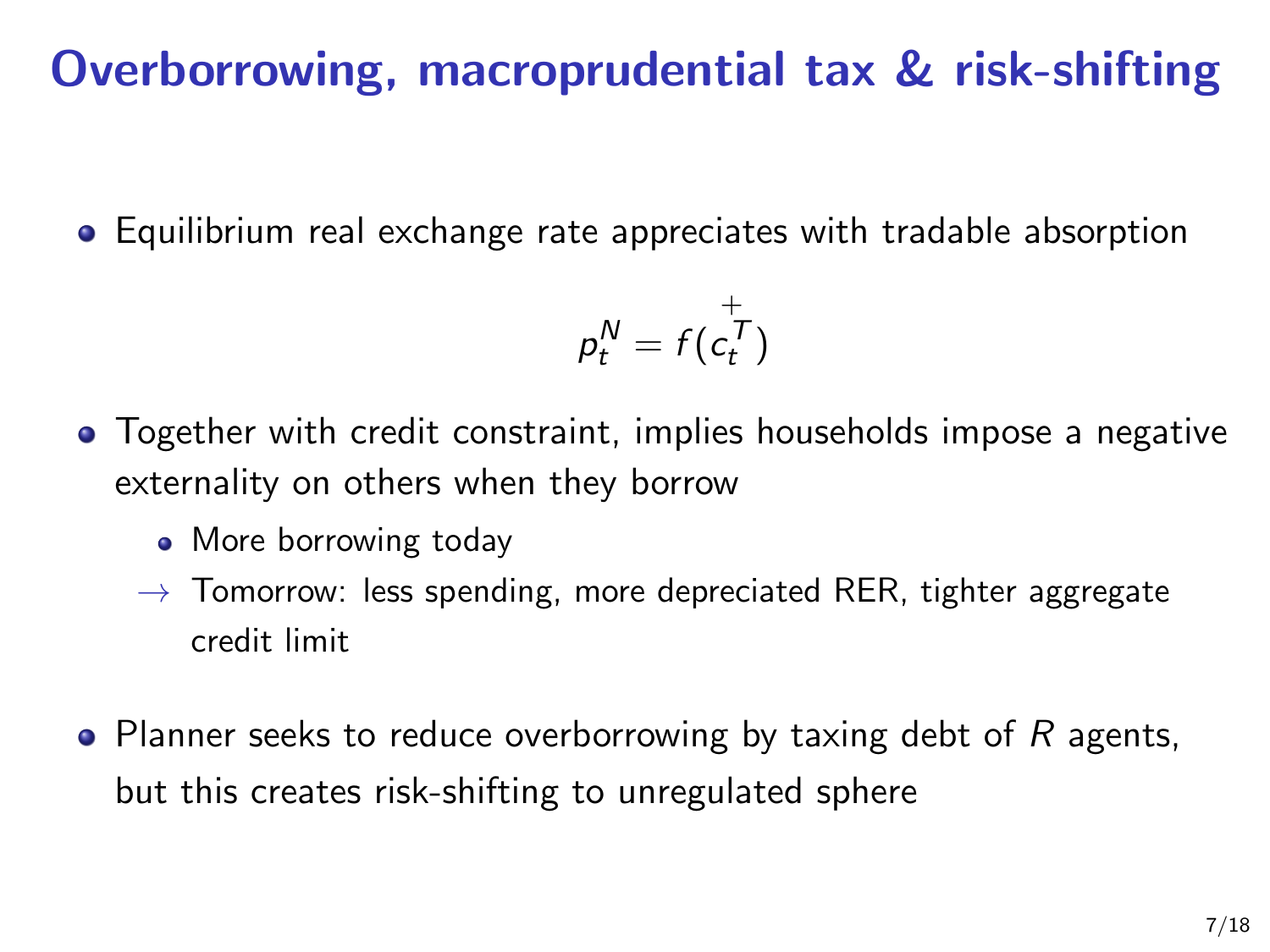# Mechanics behind risk-shifting



Figure: Unregulated agents' date 1 consumption function for given savings pairs  $(\bar{B}_{U1},\bar{B}_{R1})$  and  $(\bar{B}_{U1},\tilde{B}_{R1})$ , with  $\bar{B}_{U1}=\bar{B}_{R1}<\tilde{B}_{R1}.$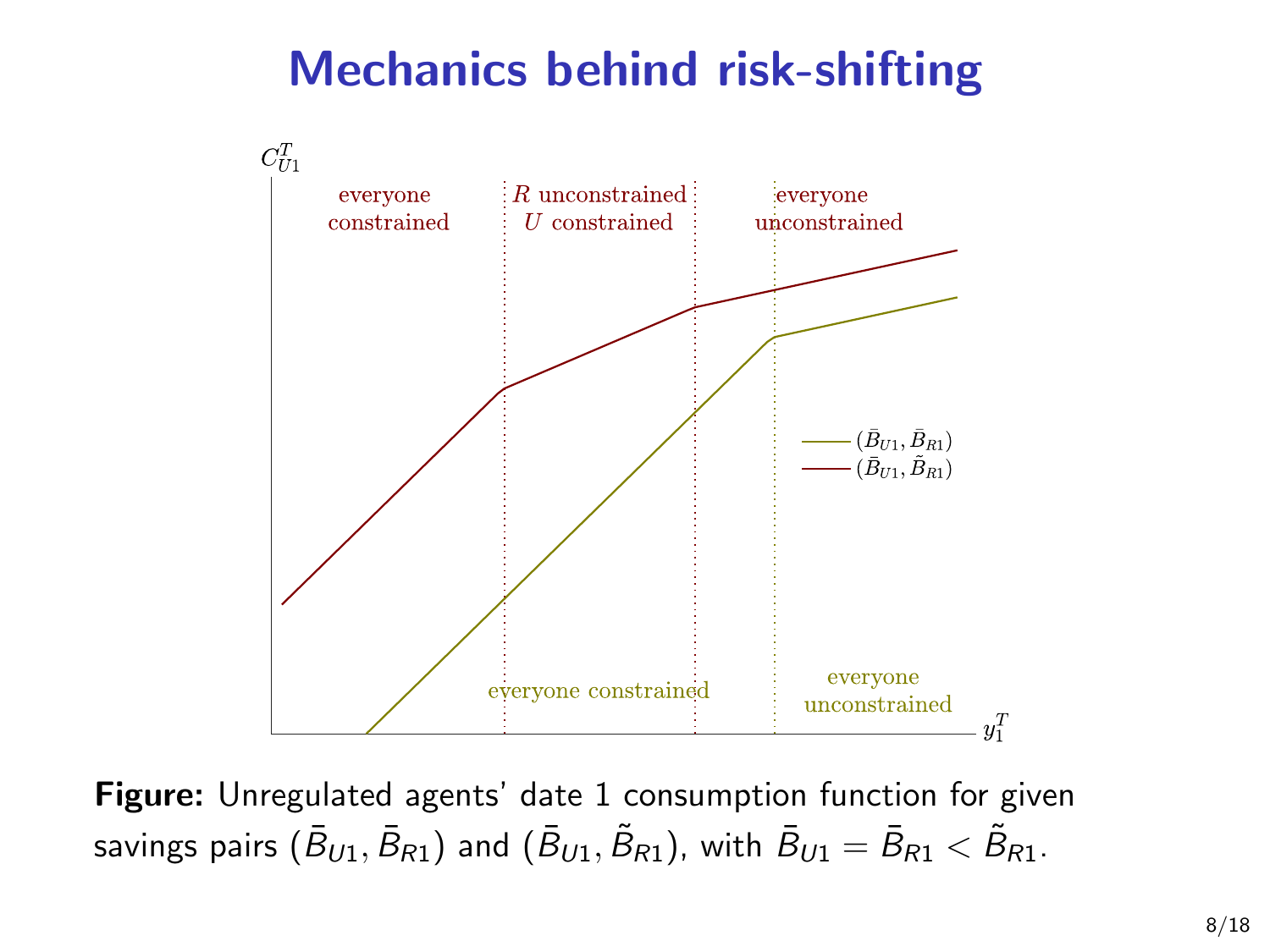## Preliminaries: Local results

- Positive effect of small tax: Starting from unregulated equilibrium, small positive tax leads to
	- $\bullet$  less borrowing by R agents,
	- more borowing by  $U$  agents, and
	- unambiguously larger borrowing capacity at date 1.
- Welfare effects of small tax: If credit constraint binds with positive probability in unregulated equilibrium, small positive tax is welfare improving for all agents.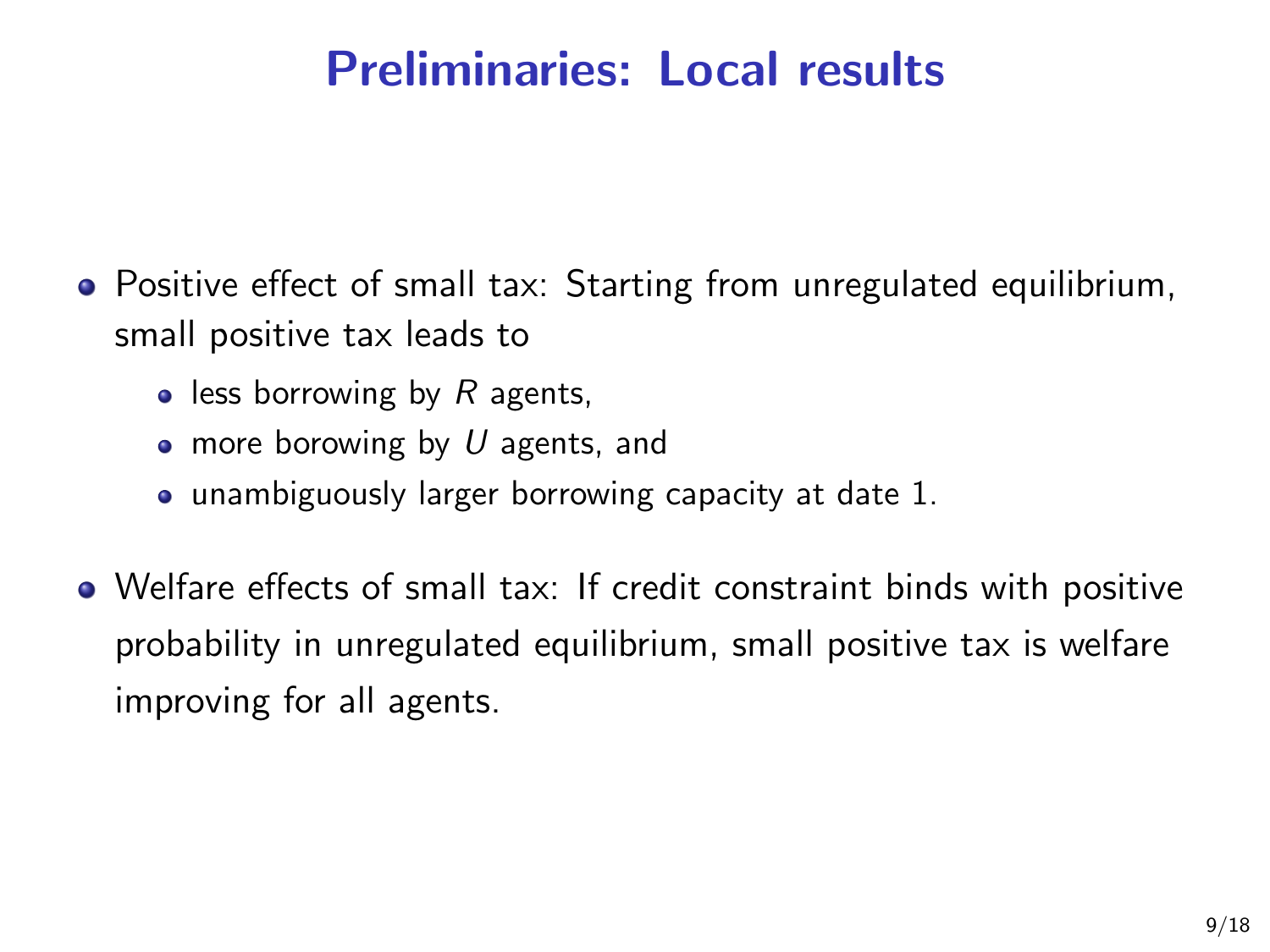#### Optimal Macroprudential Policy Without Leakages

Planner's optimal bond choice on behalf of regulated agents

$$
1 = \beta (1+r) \mathbb{E}_0 \left[ \frac{\omega}{c_{R1}^T} \right] + \beta \mathbb{E}_0 \left[ \left( \mu_{R1}^+ \right) \kappa \left( \frac{\partial p_1^N}{\partial b_{R1}} \right) \right]
$$
\n
$$
\underbrace{\left( \frac{\omega}{c_{R1}^T} \right)}_{\text{credit constraint relaxation}}
$$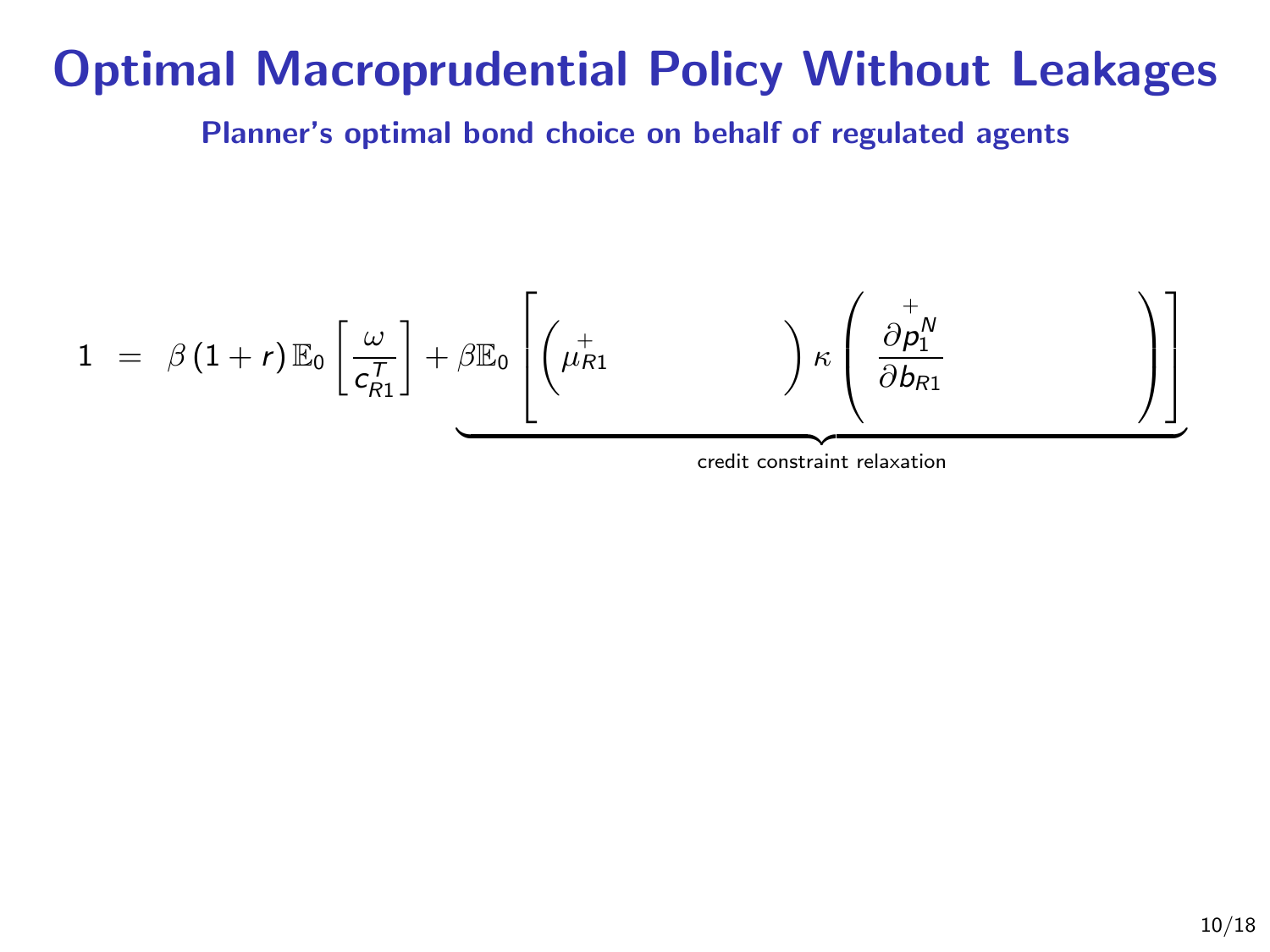Planner's optimal bond choice on behalf of regulated agents

$$
1 = \beta (1+r) \mathbb{E}_0 \left[ \frac{\omega}{c_{R1}^T} \right] + \beta \mathbb{E}_0 \left[ \left( \mu_{R1}^+ + \frac{\gamma}{1-\gamma} \mu_{U1}^+ \right) \kappa \left( \frac{\partial p_1^N}{\partial b_{R1}} + \frac{\partial p_1^N}{\partial b_{U1}} \frac{\partial \bar{b}_{U1}}{\partial b_{R1}} \right) \right]
$$
\n
$$
\underbrace{\left( \mu_{R1}^+ + \frac{\gamma}{1-\gamma} \mu_{U1}^+ \right) \kappa \left( \frac{\partial p_1^N}{\partial b_{R1}} + \frac{\partial p_1^N}{\partial b_{U1}} \frac{\partial \bar{b}_{U1}}{\partial b_{R1}} \right)}_{\text{credit constraint relaxation}}
$$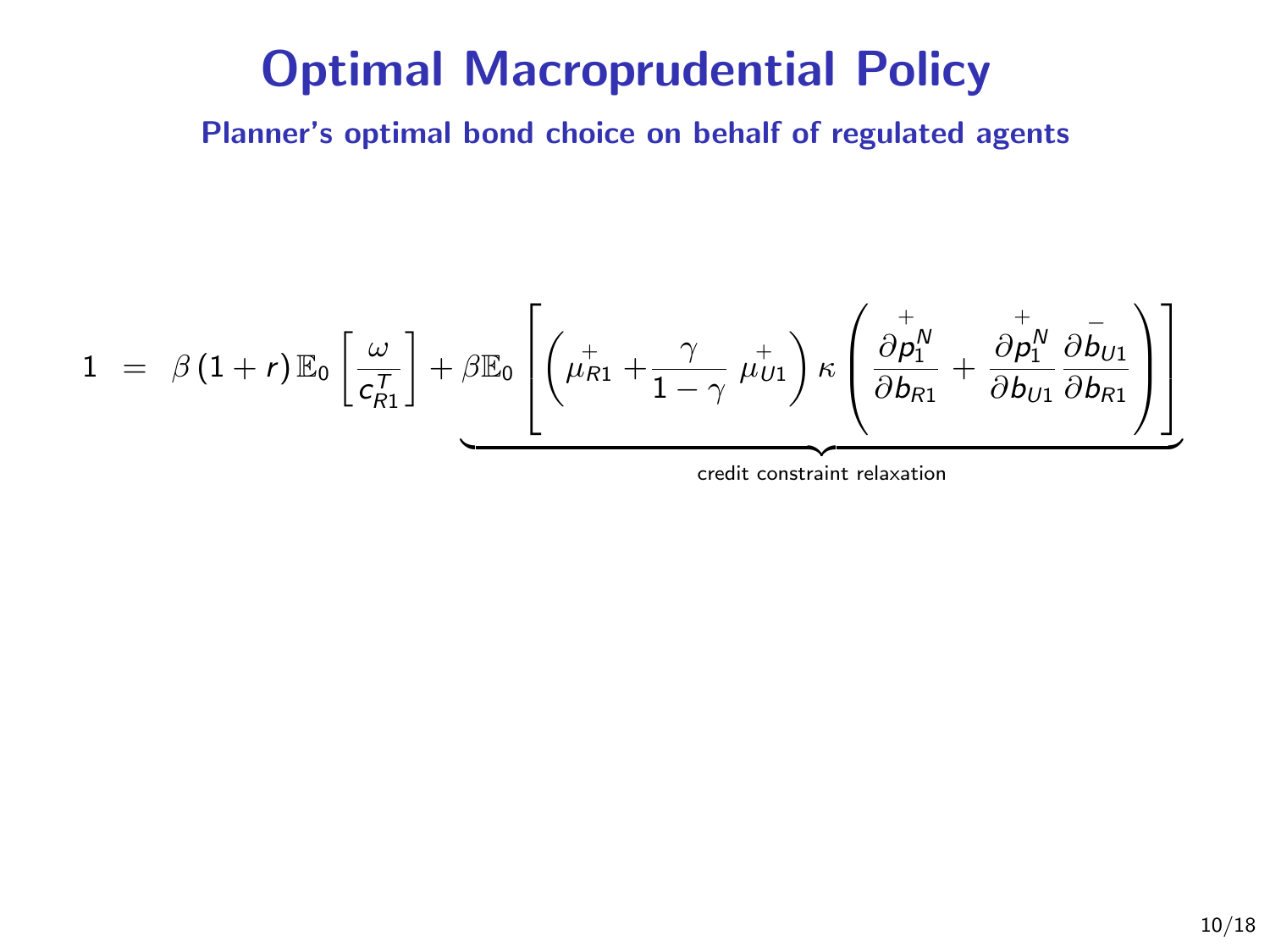Planner's optimal bond choice on behalf of regulated agents

$$
1 = \beta (1+r) \mathbb{E}_0 \left[ \frac{\omega}{c_{R1}^T} \right] + \beta \mathbb{E}_0 \left[ \left( \mu_{R1}^+ + \frac{\gamma}{1-\gamma} \mu_{U1}^+ \right) \kappa \left( \frac{\partial p_1^N}{\partial b_{R1}} + \frac{\partial p_1^N}{\partial b_{U1}} \frac{\partial \bar{b}_{U1}}{\partial b_{R1}} \right) \right]
$$
\n
$$
\underbrace{\left( \mu_{R1}^+ + \frac{\gamma}{1-\gamma} \mu_{U1}^+ \right) \kappa \left( \frac{\partial p_1^N}{\partial b_{R1}} + \frac{\partial p_1^N}{\partial b_{U1}} \frac{\partial \bar{b}_{U1}}{\partial b_{R1}} \right)}_{\text{credit constraint relaxation}}
$$

Two opposite forces of shadow sector  $(\gamma > 0)$ :

Macroprudential policy less effective but more desirable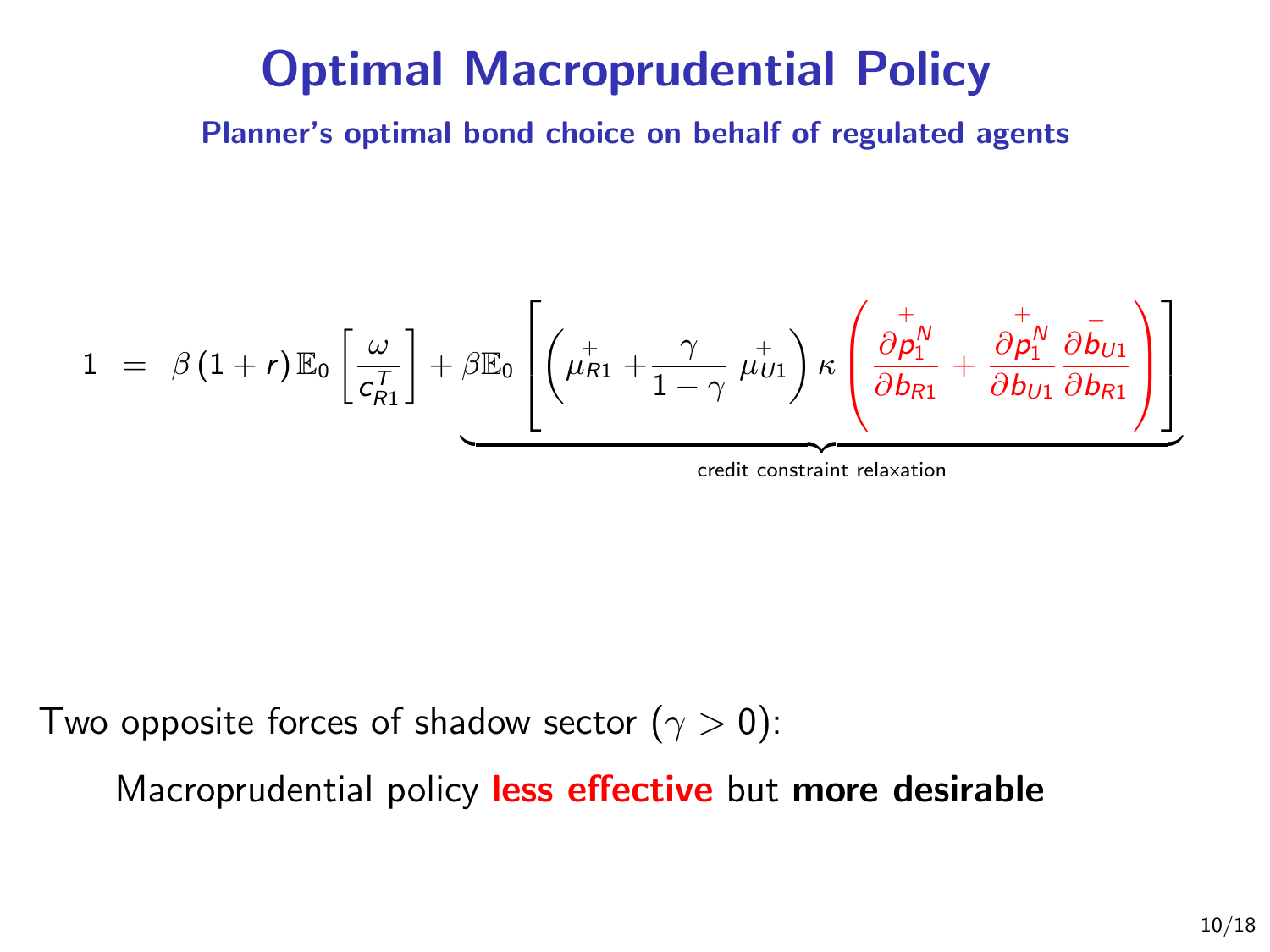Planner's optimal bond choice on behalf of regulated agents

$$
1 = \beta (1+r) \mathbb{E}_0 \left[ \frac{\omega}{c_{R1}^T} \right] + \beta \mathbb{E}_0 \left[ \left( \mu_{R1}^+ + \frac{\gamma}{1-\gamma} \mu_{U1}^+ \right) \kappa \left( \frac{\partial p_1^N}{\partial b_{R1}} + \frac{\partial p_1^N}{\partial b_{U1}} \frac{\partial \bar{b}_{U1}}{\partial b_{R1}} \right) \right]
$$
\n
$$
\underbrace{\left( \mu_{R1}^+ + \frac{\gamma}{1-\gamma} \mu_{U1}^+ \right) \kappa \left( \mu_{R1}^+ + \frac{\partial p_1^N}{\partial b_{U1}} \frac{\partial \bar{b}_{U1}}{\partial b_{R1}} \right)}_{\text{credit constraint relaxation}}
$$

Two opposite forces of shadow sector  $(\gamma > 0)$ :

Macroprudential policy less effective but more desirable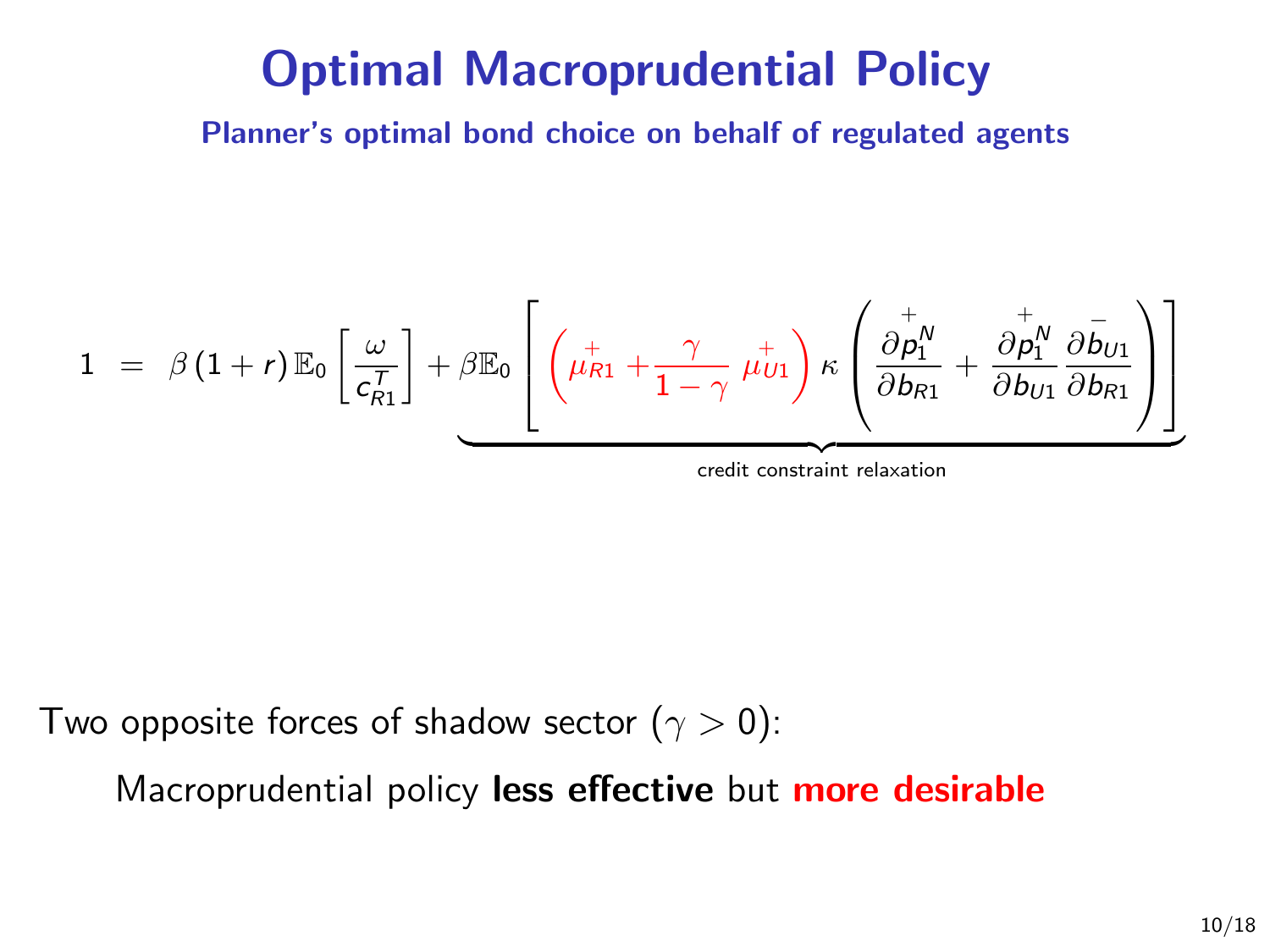Planner's optimal bond choice on behalf of regulated agents

$$
1 = \beta (1+r) \mathbb{E}_{0} \left[ \frac{\omega}{c_{R1}^{T}} \right] + \beta \mathbb{E}_{0} \left[ \left( \mu_{R1}^{+} + \frac{\gamma}{1-\gamma} \mu_{U1}^{+} \right) \kappa \left( \frac{\partial p_{1}^{+}}{\partial b_{R1}} + \frac{\partial p_{1}^{+}}{\partial b_{U1}} \frac{\partial \bar{b}_{U1}}{\partial b_{R1}} \right) \right]
$$
\n
$$
\gamma \sum_{t=1}^{2} \beta^{t} \mathbb{E}_{0} \left[ \left( \frac{\omega}{c_{Ut}^{T}} - \frac{\omega}{c_{Rt}^{T}} \right) \left( c_{Rt}^{N} - c_{Ut}^{N} \right) \left( \frac{\partial p_{t}^{N}}{\partial b_{R1}} + \frac{\partial p_{t}^{N}}{\partial b_{U1}} \frac{\partial \bar{b}_{U1}}{\partial b_{R1}} \right) \right]
$$
\n
$$
\xrightarrow{\text{wealth redistribution}}
$$
\n
$$
\xrightarrow{\text{wealth redistribution}}
$$

Two opposite forces of shadow sector  $(\gamma > 0)$ :

Macroprudential policy less effective but more desirable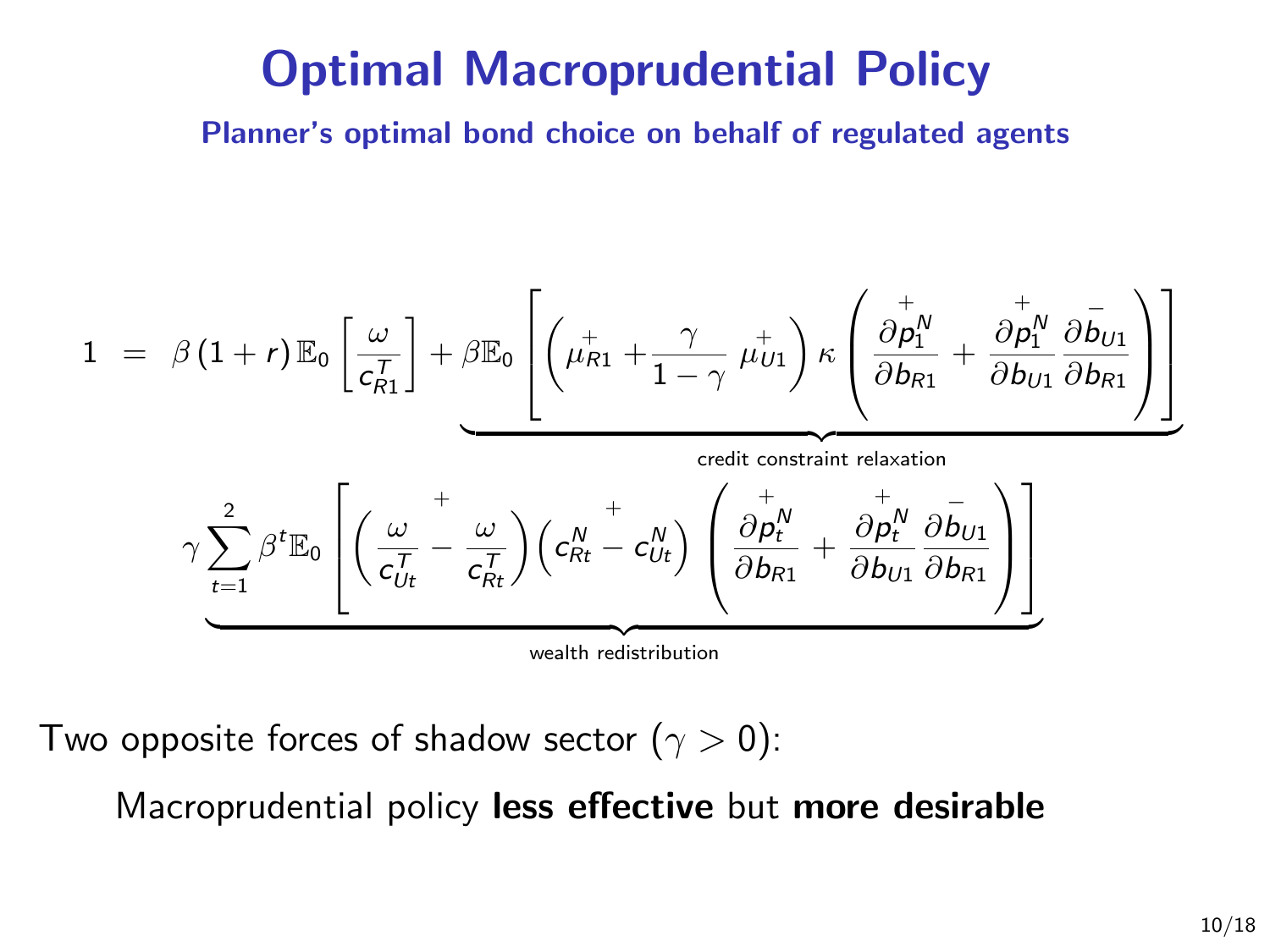# Insights from 3-Period Model

- Macroprudential debt tax increases borrowing by unregulated sphere
- Debt tax still desirable (Pareto improvements)
- Size of optimal tax depends on two forces
	- <sup>1</sup> leakages make intervention less effective ↓
	- <sup>2</sup> leakages make intervention more desirable ↑
- Need quantitative model to assess magnitudes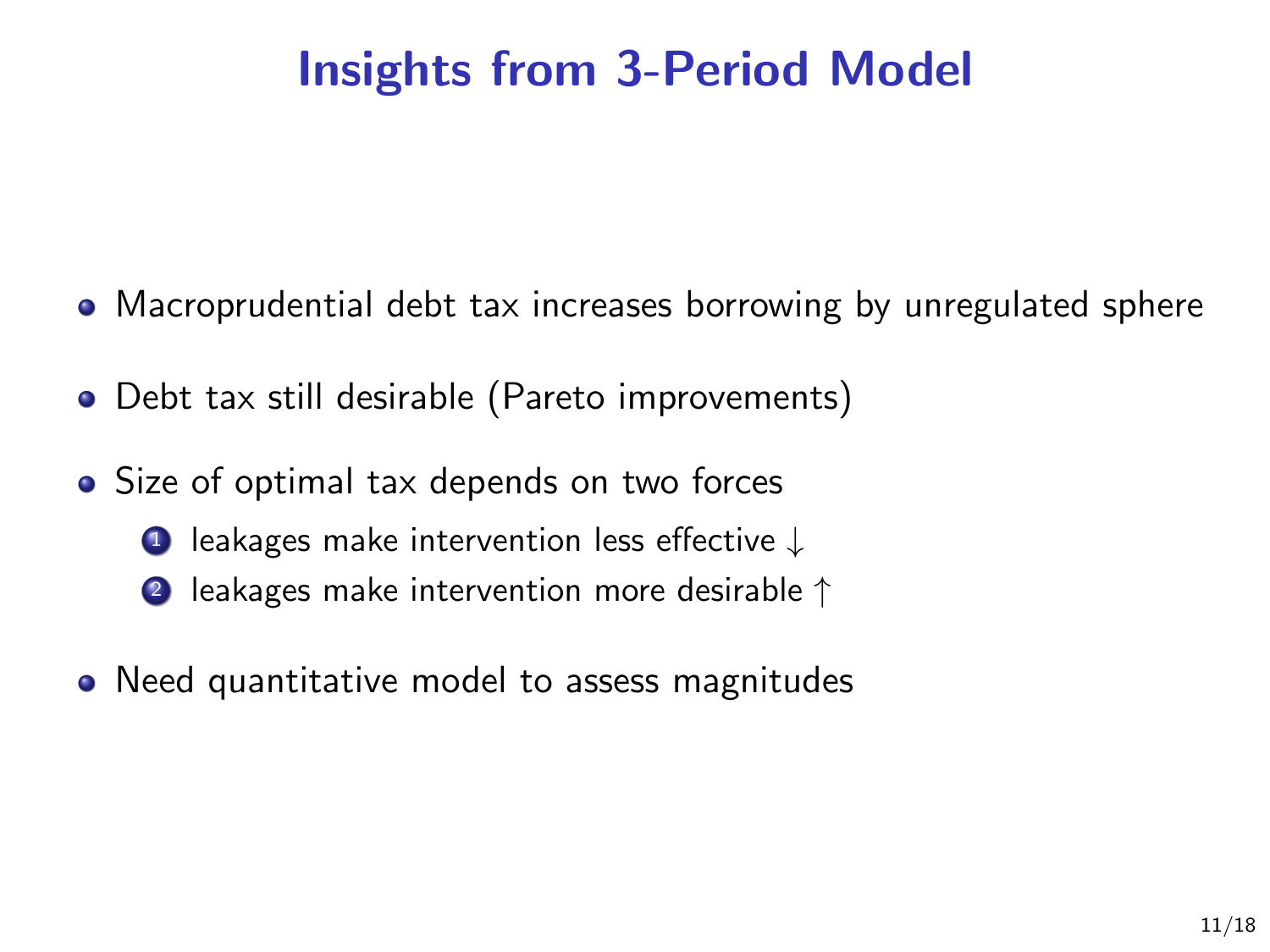# Quantitative Model

- Infinite horizon model with CRRA utility and CES aggregator of T-NT goods
- Focus on optimal time consistent policy
	- Policies are a function of  $X=\left(b_{U},b_{R},y^{T}\right)$
- Global (non-linear) solution
- Exploration with  $\gamma \in [0, 0.5]$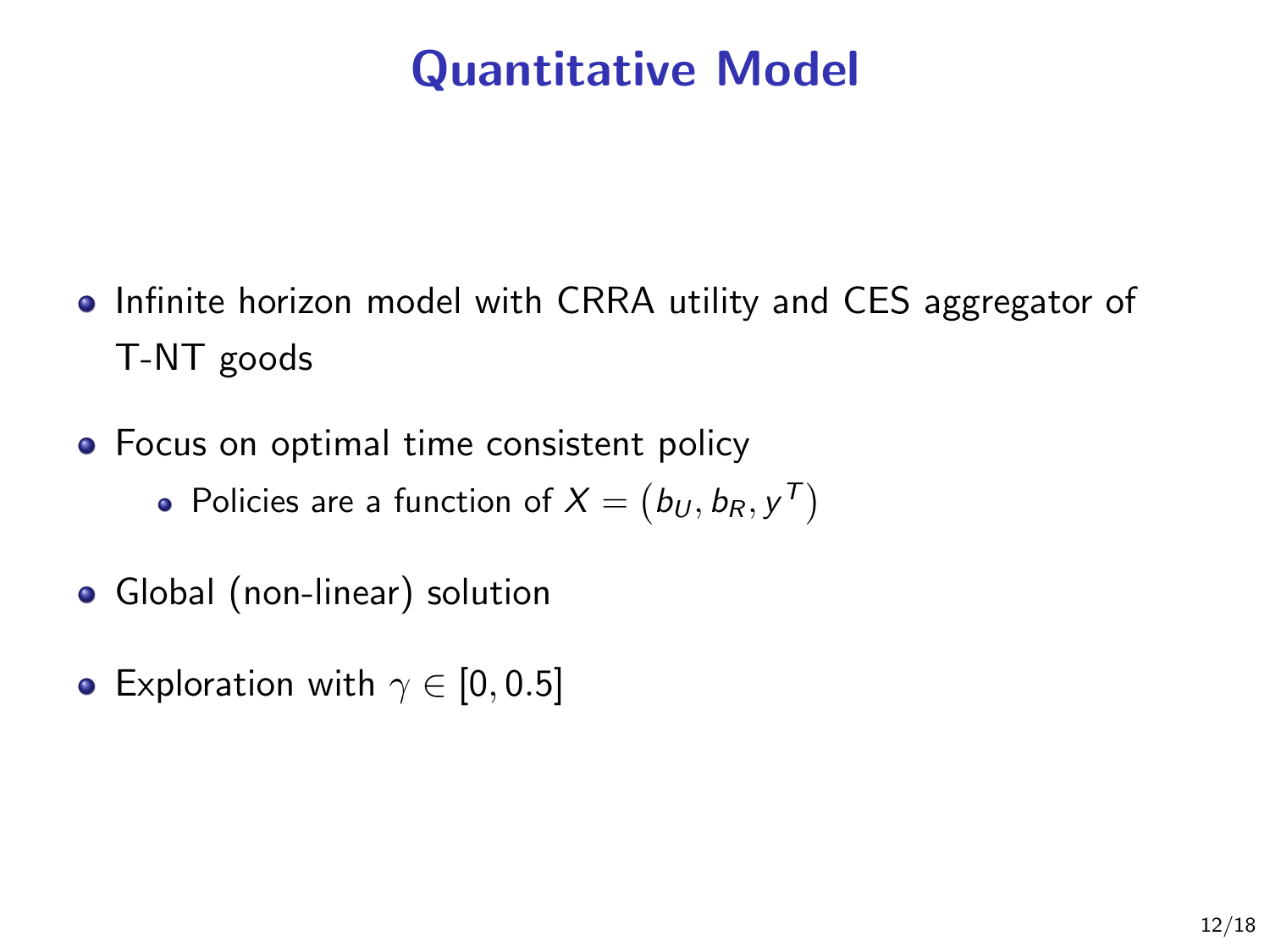#### Planner's problem with leakages

$$
\mathcal{V}(X) = \max_{\{c_i^T, c_i^N, b_i'\}_{i \in \{U, R\}}, p^N} \gamma u\left(c\left(c_{U}^T, c_{U}^N\right)\right) + (1 - \gamma) u\left(c\left(c_{R}^T, c_{R}^N\right)\right) + \beta \mathbb{E} \mathcal{V}(X')
$$

subject to

h

$$
c_i^T + p^N c_i^N + b_i' = b_i(1+r) + y^T + p^N y^N \quad \text{for} \quad i \in \{U, R\}
$$
  
\n
$$
b_i' \ge -(\kappa^N p^N y^N + \kappa^T y^T) \text{ for } \quad i \in \{U, R\}
$$
  
\n
$$
y^N = \gamma c_U^N + (1 - \gamma) c_R^N
$$
  
\n
$$
p^N = \left(\frac{1-\omega}{\omega}\right) \left(\frac{c_R^T}{c_R^N}\right)^{\eta+1} \text{ for } \quad i \in \{U, R\}
$$
  
\n
$$
u_T \left(c_U^T, c_U^N\right) \ge \beta(1+r) \mathbb{E}u_T \left(C_U^T(X'), C_U^N(X')\right)
$$
  
\n
$$
b_U' + \left(\kappa^N p^N y^N + \kappa^T y^T\right) \ge \beta(1+r) \mathbb{E}u_T \left(C_U^T(X'), C_U^N(X')\right) - u_T \left(c_U^T, c_U^N\right) = 0
$$

Markov Perf. Eq.:  $\mathcal{B}_i(X) = b_i'(X), \mathcal{C}_i^{\mathsf{T}}(X) = c_i^{\mathsf{T}}(X), \mathcal{C}_i^{\mathsf{N}}(X) = c_i^{\mathsf{N}}(X)$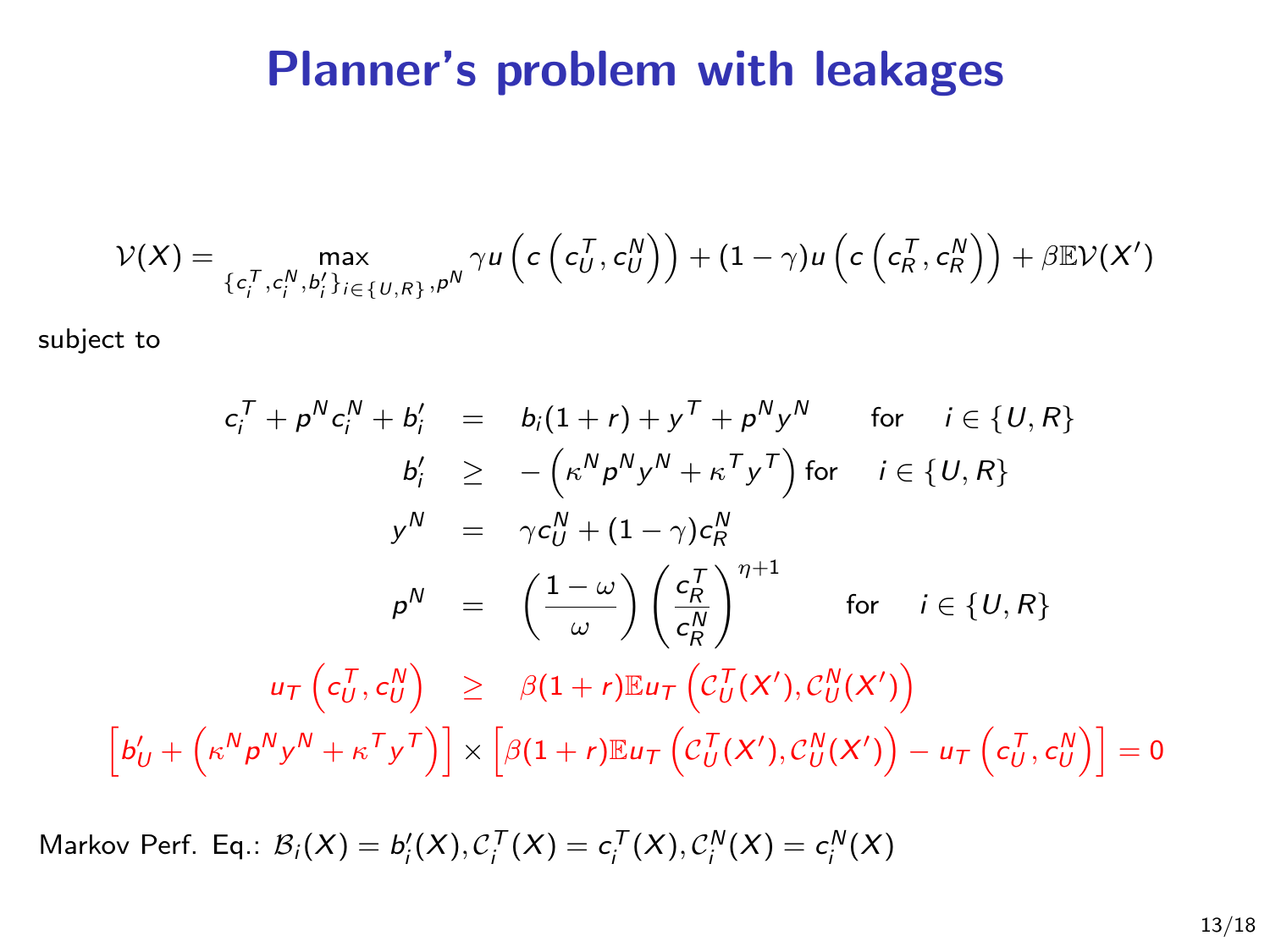# Quantitative Analysis

- <span id="page-17-0"></span>**• [Calibration](#page-24-0) largely follows Bianchi (2011)** Calibration
- **•** Experiments: role of size of unregulated sector  $\gamma$  for
	- Frequency of crises
	- Severity of crises
	- Welfare effects of macroprudential policy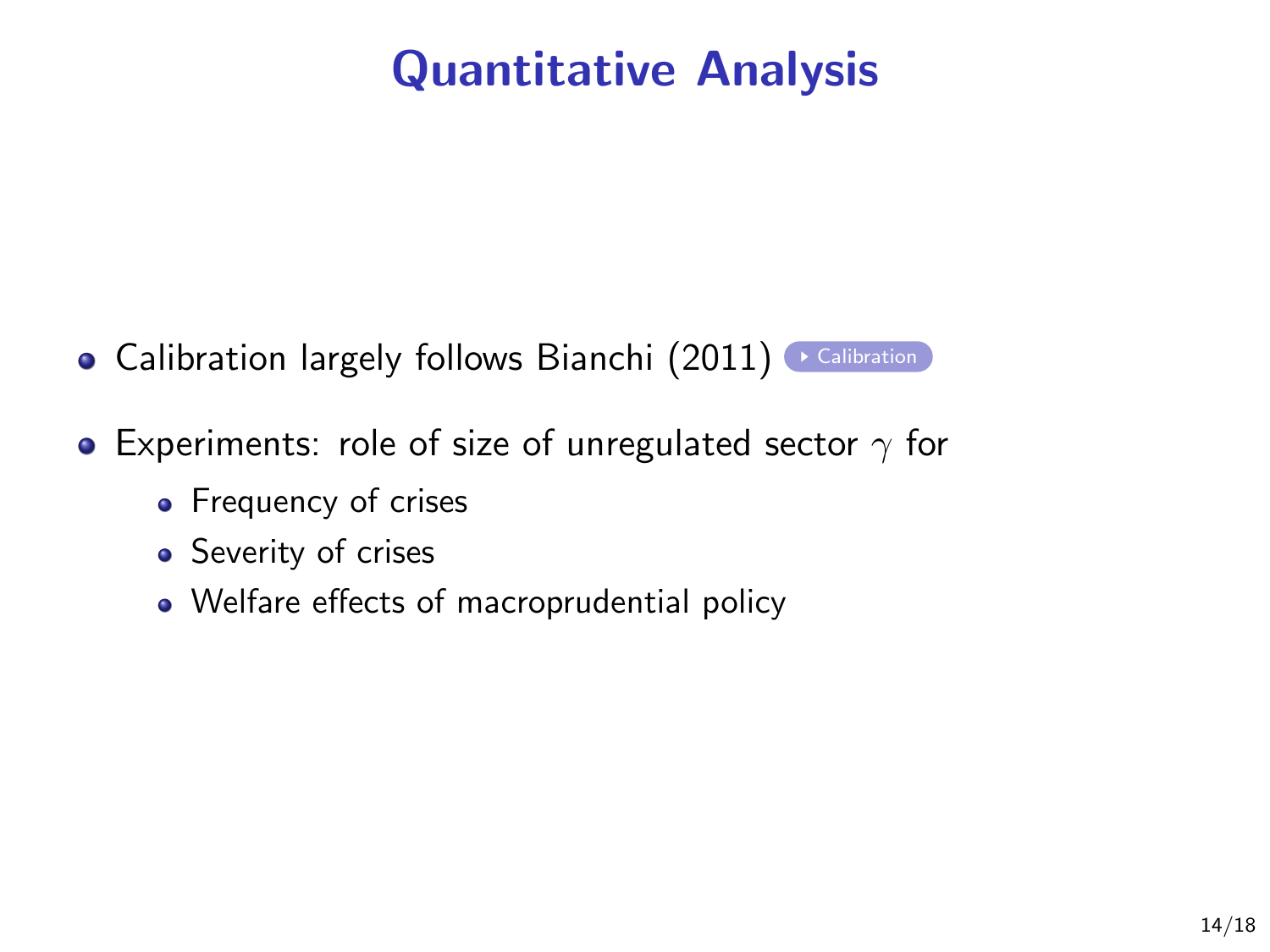## Frequency of Crises



Figure: Long-run frequency of financial crises as a function of  $\gamma$ .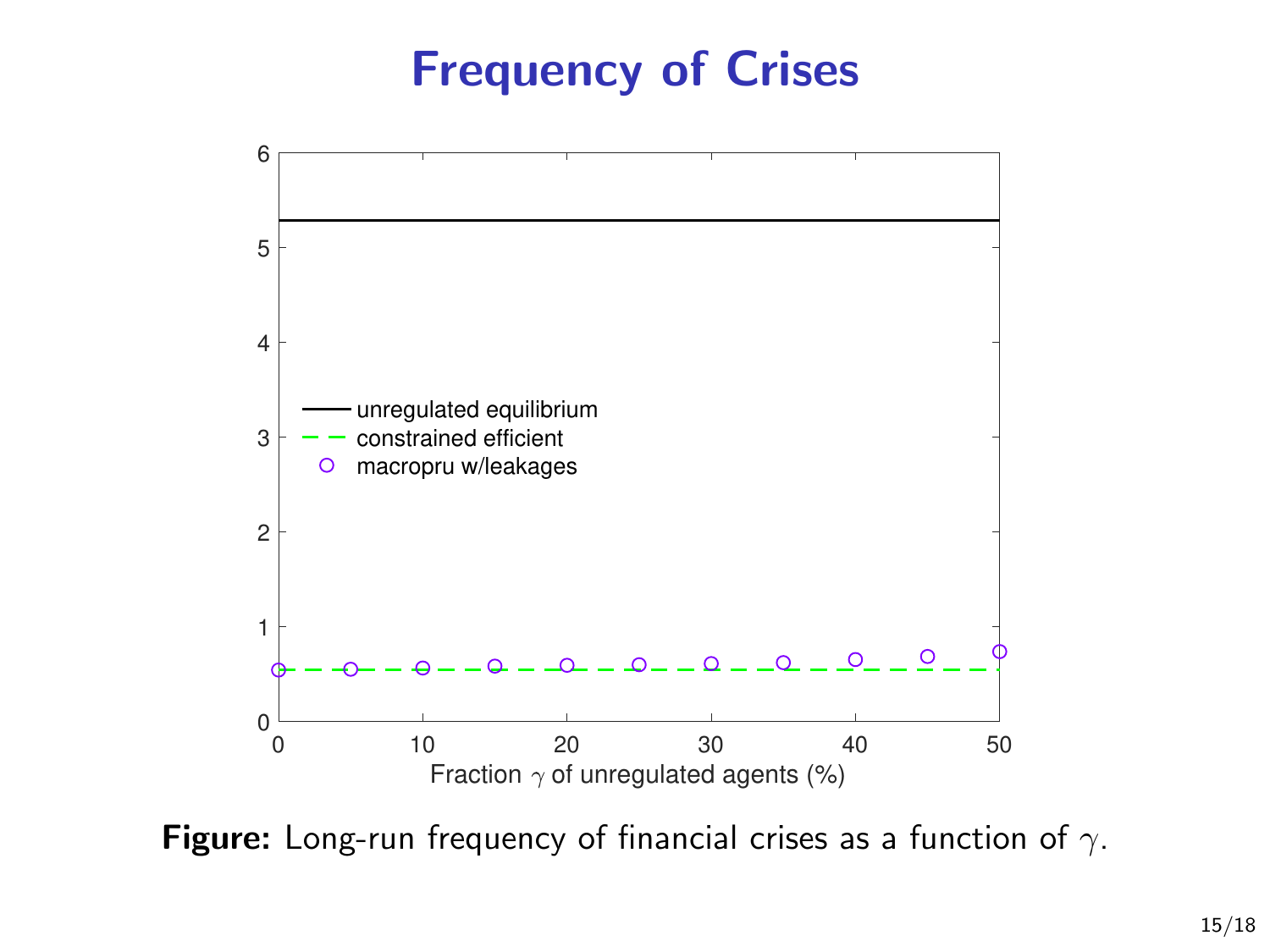# Severity of Crises



**Figure:** Event analysis, leakages at  $\gamma = 0.5$ .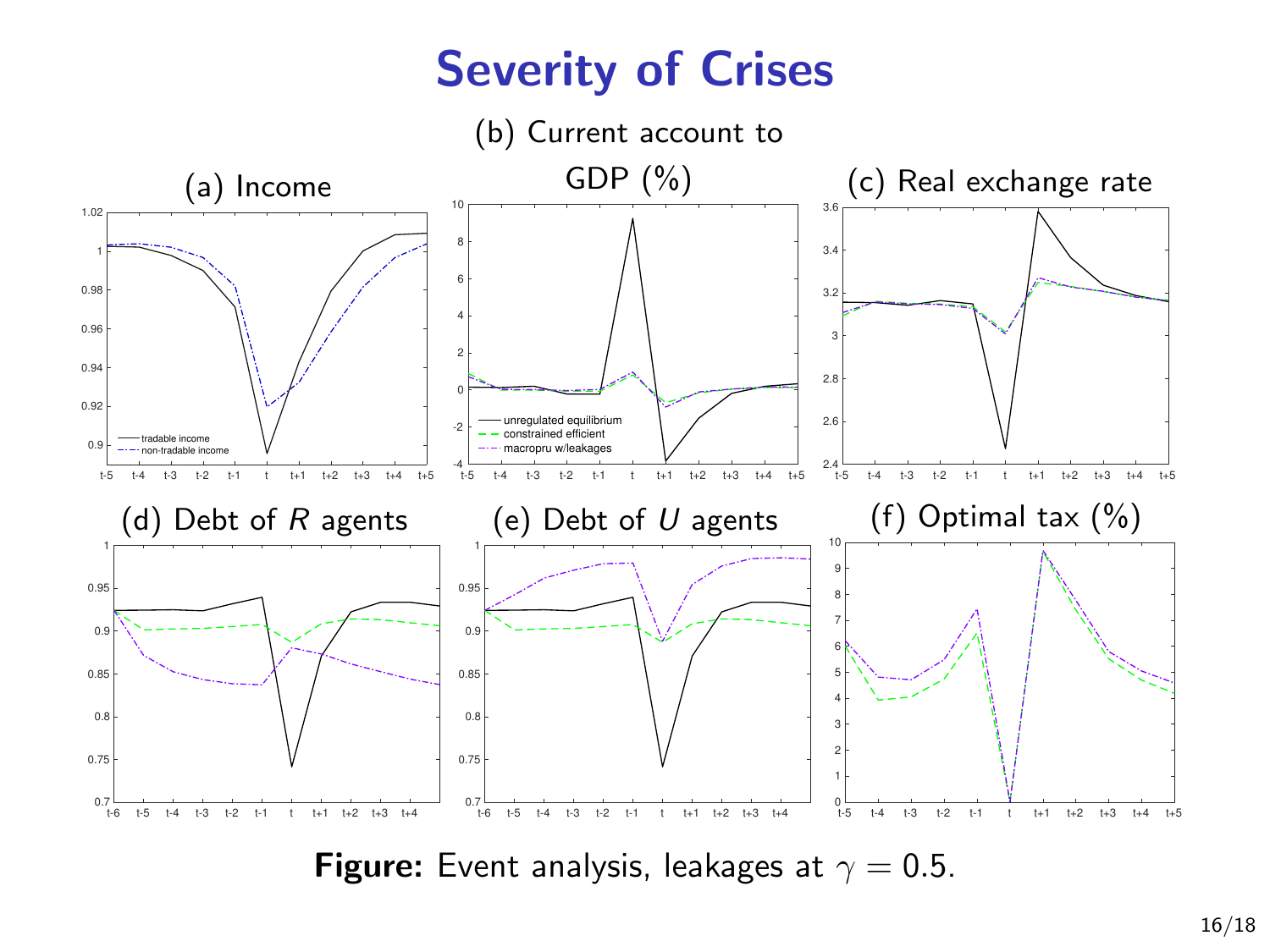#### Welfare Gains



Figure: Unconditional welfare gains as a function of  $\gamma$ .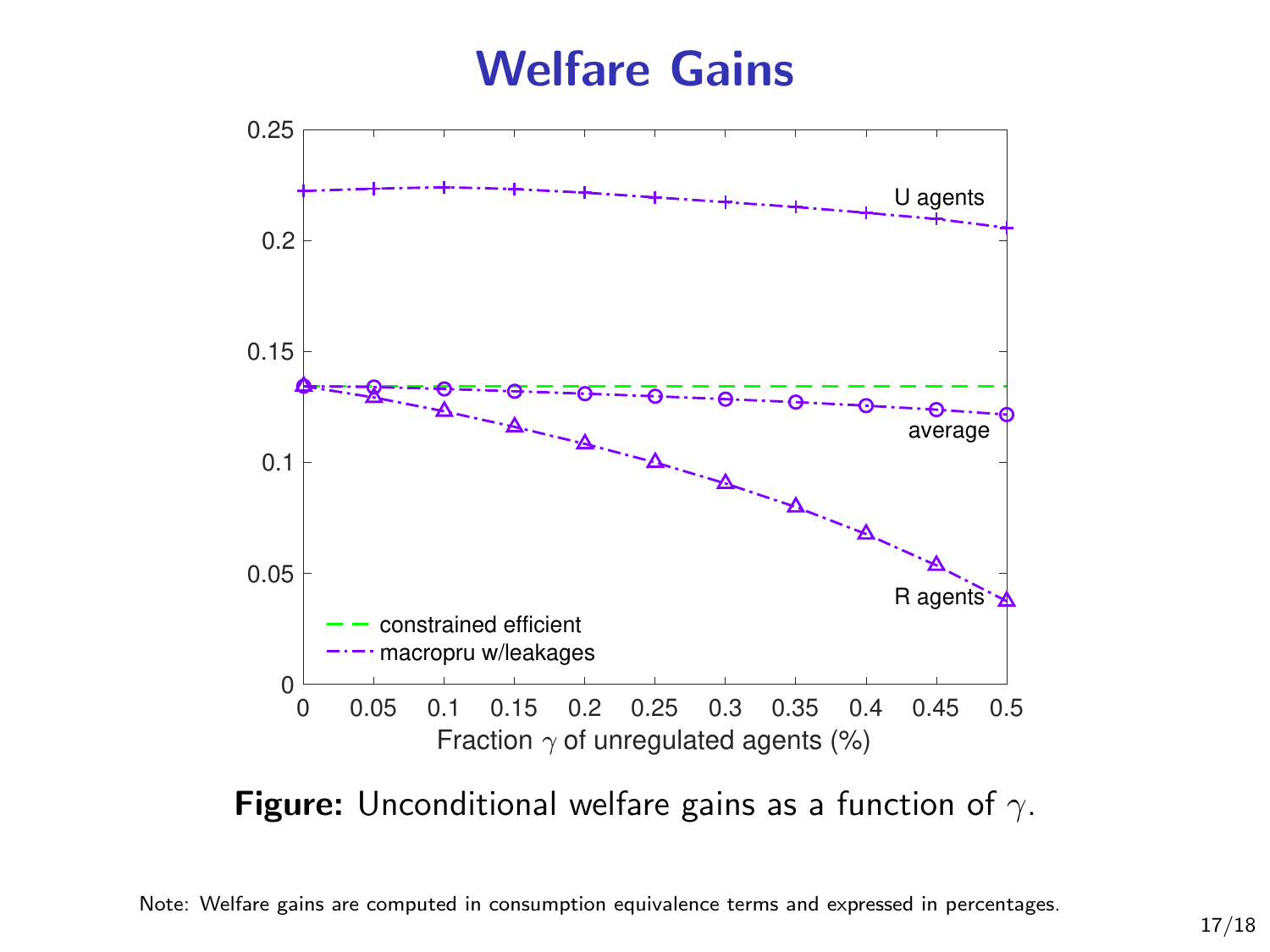# **Conclusion**

- Provide theory of macroprudential policy with leakages
- Unregulated agents respond to macroprudential policy by taking more risk, undermining policy effectiveness
- Macroprudential policy appear to be effective at limiting frequency and severity of crises despite large leakages
- Optimal macroprudential taxes are not necessarily smaller with leakages
- Average welfare gains barely affected by leakages, but significant distributional effects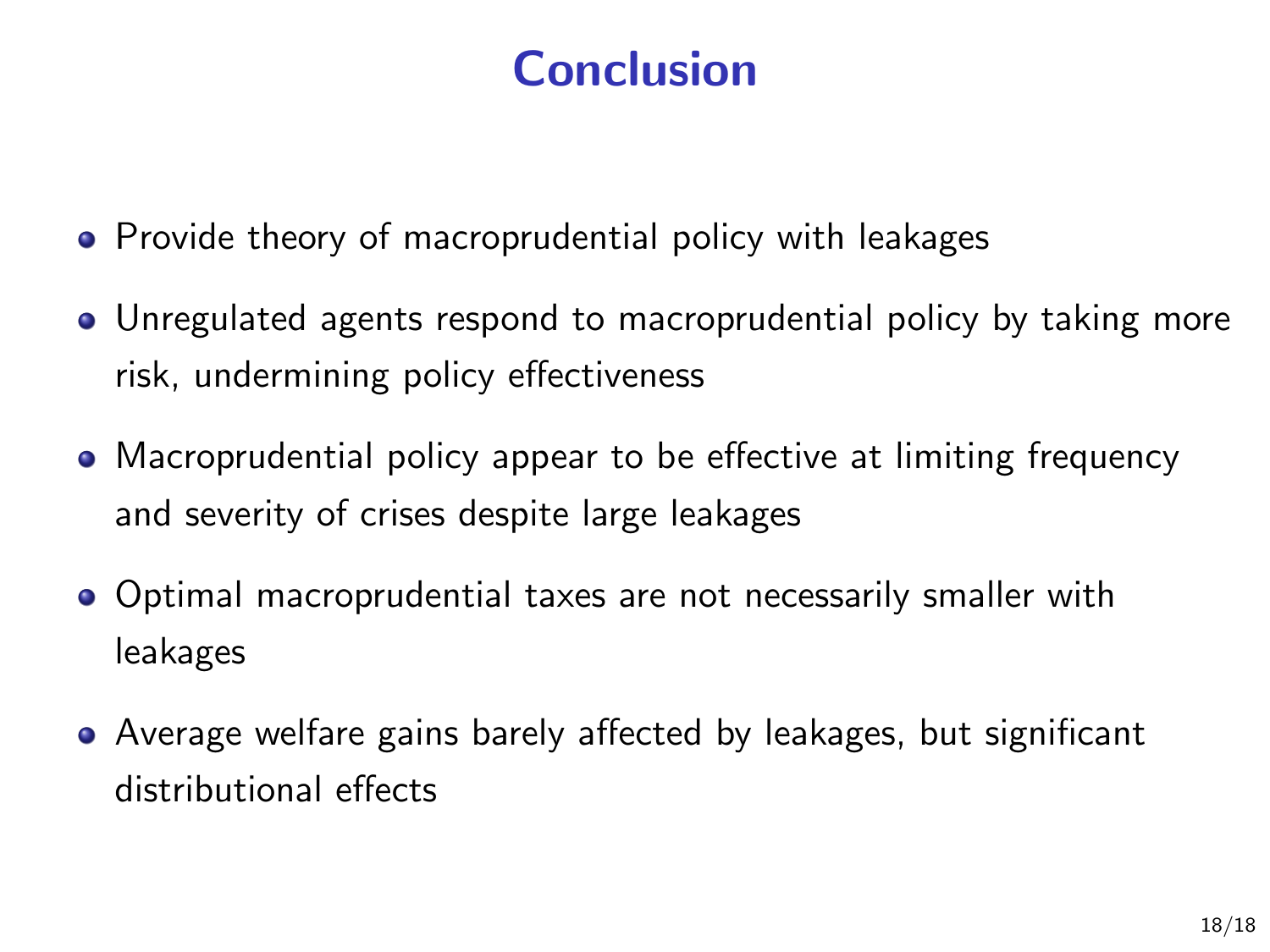#### **Households**

#### Unregulated Agents' Full Problem

<span id="page-22-0"></span>Agent maximizes

$$
c_{U0}^{T} + \mathbb{E}_{0} \left[ \beta \ln (c_{U1}) + \beta^{2} \ln (c_{i2}) \right]
$$
  
with  $c_{Ut} = (c_{Ut}^{T})^{\omega} (c_{Ut}^{N})^{1-\omega}$  subject to  

$$
c_{U0}^{T} = -b_{U1}
$$

$$
c_{U1}^{T} + p_{1}^{N} c_{U1}^{N} + b_{U2} = (1+r) b_{U1} + y_{1}^{T} + p_{1}^{N} y_{1}^{N}
$$

$$
c_{U2}^{T} + p_{2}^{N} c_{U2}^{N} = (1+r) b_{U2} + y_{2}^{T} + p_{2}^{N} y_{2}^{N}
$$

$$
b_{U2} \geq -\kappa \left( y_{1}^{T} + p_{1}^{N} y_{1}^{N} \right)
$$

 $\overline{B}$  [Back](#page-5-0)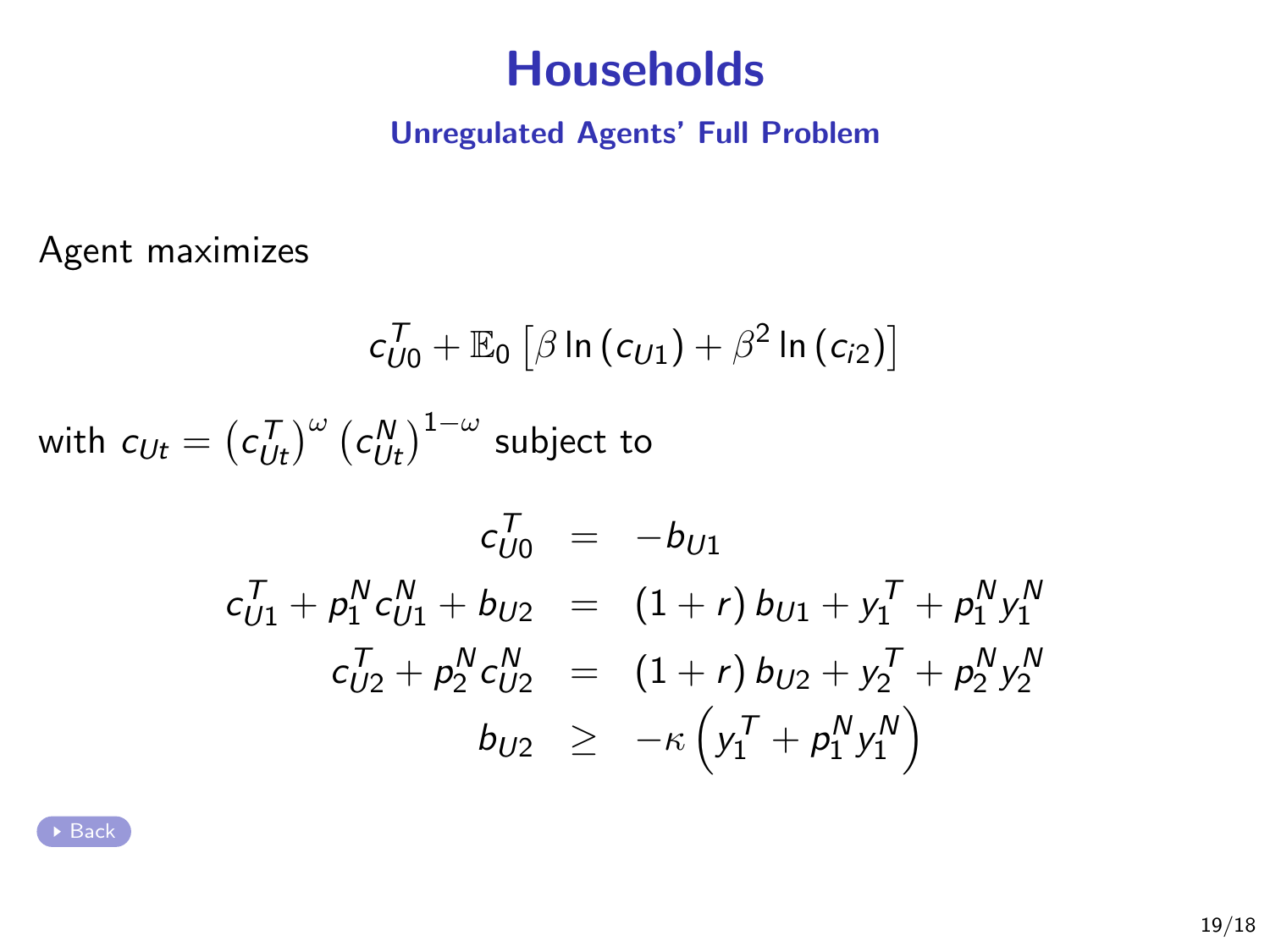#### **Households**

#### Regulated Agents' Full Problem

<span id="page-23-0"></span>Agent maximizes

$$
c_{R0}^{T} + \mathbb{E}_{0} \left[ \beta \ln (c_{R1}) + \beta^{2} \ln (c_{R2}) \right]
$$
  
with  $c_{Rt} = (c_{Rt}^{T})^{\omega} (c_{Rt}^{N})^{1-\omega}$  subject to  

$$
c_{R0}^{T} = -b_{R1}
$$

$$
c_{R1}^{T} + p_{1}^{N} c_{R1}^{N} + b_{R2} = (1+r)(1+\tau)b_{R1} + y_{1}^{T} + p_{1}^{N} y_{1}^{N} + T
$$

$$
c_{R2}^{T} + p_{2}^{N} c_{R2}^{N} = (1+r) b_{R2} + y_{2}^{T} + p_{2}^{N} y_{2}^{N}
$$

$$
b_{R2} \ge -\kappa \left( y_{1}^{T} + p_{1}^{N} y_{1}^{N} \right)
$$